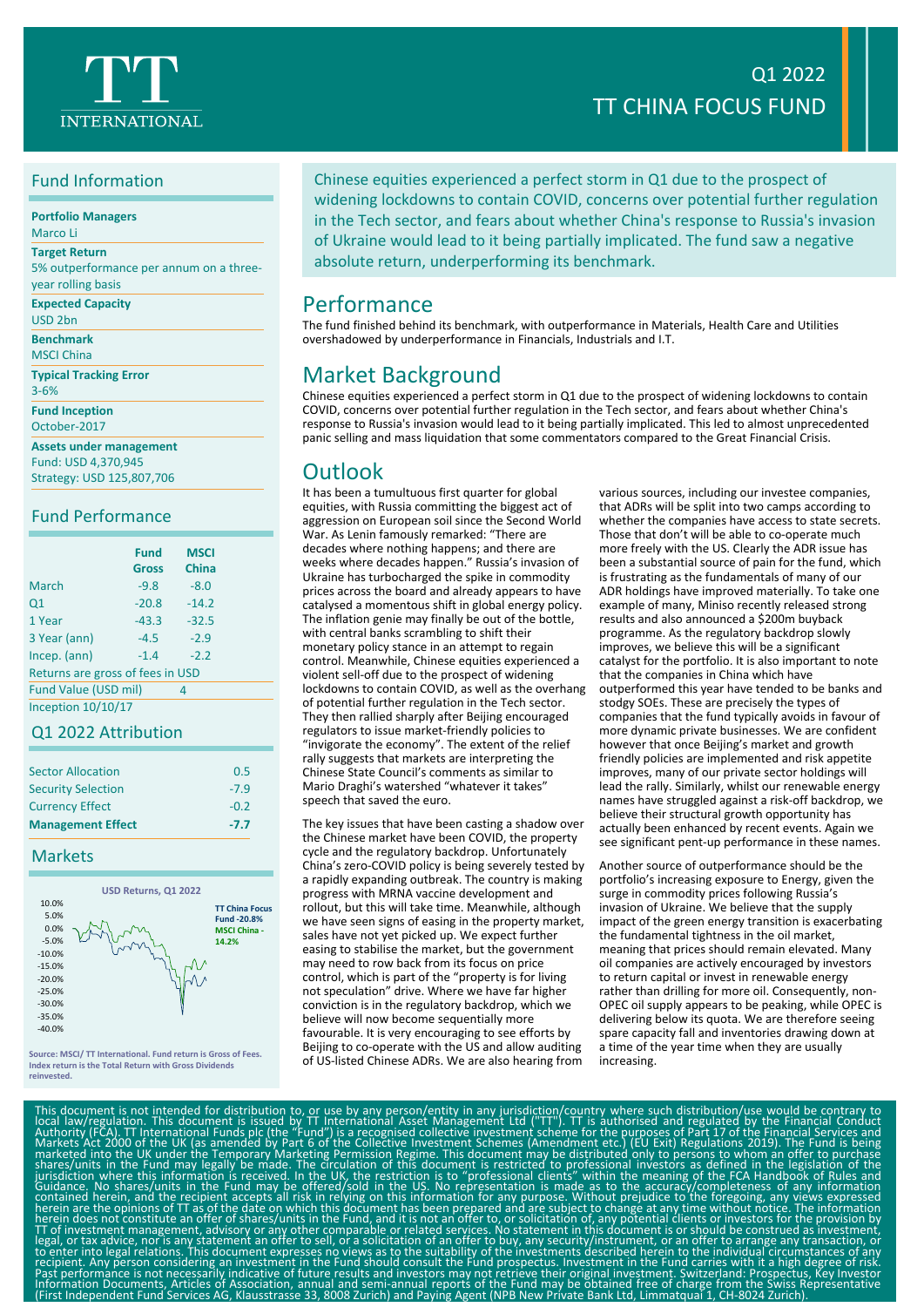



# Sectors relative to Index % Portfolio Positioning

Over the quarter we looked to increase the portfolio's exposure to Energy, given the spike in commodity prices. The portfolio has oil exposure through Sinopec and Jereh Group, the former of which has an absolute dividend yield of 12-13%. Meanwhile in the Materials sector we bought Yunnan Aluminium. As part of its drive to lower emissions, China has limited its capacity in the aluminium industry. At the same time, many smelters in Europe are struggling to operate due to high energy prices. Consequently, pricing power should remain high, particularly as aluminium is a key component in Electric Vehicles, where demand continues to grow rapidly.

Elsewhere we added substantially to Alibaba and bought JD.com. Chinese Internet companies have been hit by a perfect storm of regulatory tightening and a slowing economy. However, recent comments from Beijing suggest that the government intends to stabilise growth and ease its regulatory stance. At the same time, many of these companies have announced measures to rationalise costs. In our view the stars are now aligning for significant outperformance from Chinese Internet companies as a stronger economy should lead to higher topline growth, the effect of which will likely be magnified in the bottom line due to cost cutting measures, while less intervention from Beijing should catalyse a rerating from very depressed levels. Indeed, on our numbers Alibaba is trading on close to 5x core earnings.

# Stock Focus

### **NARI Technology (Industrials)**

NARI provides solutions for power and automation technologies. Its business covers a range of fields including: power system automation; smart grid; renewable energy; railway automation; industrial control; energy conservation and environment protection; and power plant auxiliary equipment technology. Nari maintains a dominant position in China's power equipment market, with a 70% market share in power dispatch systems, a 40% market share in substation equipment, and a 40-50% market share in relay protection and flexible transmission. As China increasingly shifts to renewable energy sources and accelerates electrification, we see a structural growth opportunity in the power equipment sector, driven by demand for a more efficient, digitalised power transmission network. To build out this network, China will need to boost its power grid with 18,000 km of ultra-high voltage transmission lines. As a result of these trends, we see a visible capex pipeline for NARI, which should be enhanced as Beijing moves to stabilise growth with higher fixed asset investment. The shares slightly underperformed over the quarter amid a general risk-off environment. However, we believe they will be rebound strongly as economic growth stabilises and infrastructure investment increases.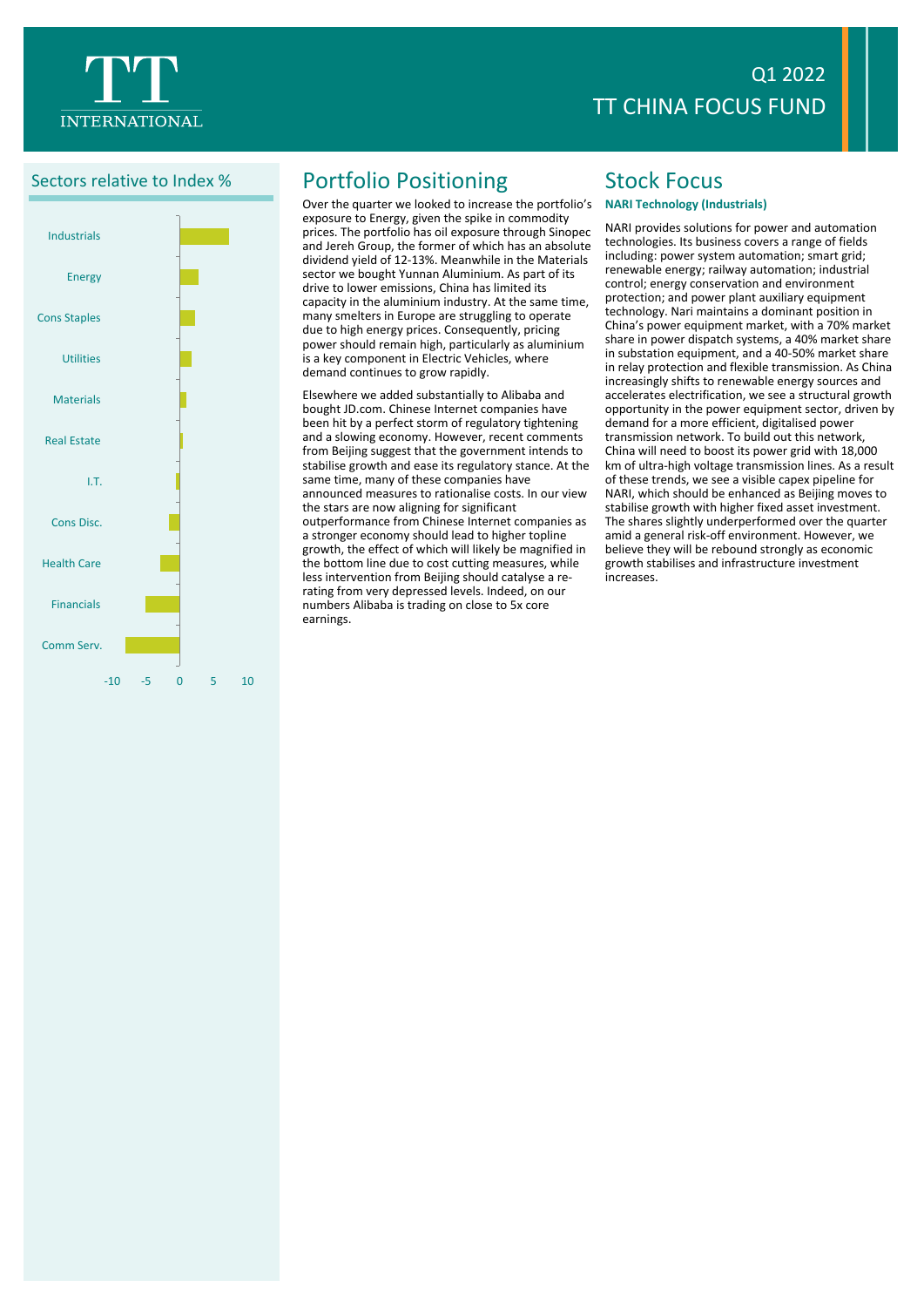

# Performance Attribution Q1 2022

On this page we identify where your portfolio added or subtracted value, relative to the benchmark.

| <b>Sector Selection (%)</b>   |                                    |                                     |                                  |                                    |  |
|-------------------------------|------------------------------------|-------------------------------------|----------------------------------|------------------------------------|--|
| <b>Sector</b>                 | <b>Sector</b><br><b>Allocation</b> | <b>Security</b><br><b>Selection</b> | <b>Currency</b><br><b>Effect</b> | <b>Management</b><br><b>Effect</b> |  |
| <b>Total Portfolio</b>        | 0.5                                | $-7.9$                              | $-0.2$                           | $-7.7$                             |  |
| <b>Equities</b>               | $-0.5$                             | $-7.9$                              | $-0.2$                           | $-8.6$                             |  |
| <b>Materials</b>              | 0.4                                | 1.0                                 | 0.0                              | 1.4                                |  |
| <b>Health Care</b>            | 0.2                                | 0.2                                 | 0.0                              | 0.4                                |  |
| <b>Utilities</b>              | 0.0                                | 0.2                                 | 0.0                              | 0.2                                |  |
| <b>Energy</b>                 | 0.3                                | $-0.6$                              | 0.0                              | $-0.4$                             |  |
| <b>Consumer Staples</b>       | $-0.1$                             | $-0.3$                              | 0.0                              | $-0.4$                             |  |
| <b>Consumer Discretionary</b> | 0.4                                | $-0.9$                              | 0.0                              | $-0.5$                             |  |
| <b>Real Estate</b>            | $-0.1$                             | $-0.9$                              | 0.0                              | $-1.1$                             |  |
| <b>Communication Services</b> | 0.1                                | $-1.3$                              | 0.0                              | $-1.1$                             |  |
| <b>Information Technology</b> | $-0.6$                             | $-0.6$                              | $-0.1$                           | $-1.2$                             |  |
| <b>Industrials</b>            | 0.1                                | $-2.2$                              | 0.0                              | $-2.2$                             |  |
| <b>Financials</b>             | $-1.2$                             | $-2.8$                              | 0.0                              | $-4.0$                             |  |
| <b>Non Equity</b>             | 1.0                                | 0.0                                 | 0.0                              | 1.0                                |  |
| Cash                          | 1.0                                | 0.0                                 | 0.0                              | 1.0                                |  |

### **Highlights**

- The fund finished behind its benchmark, with outperformance in Materials, Health Care and Utilities overshadowed by underperformance in Financials, Industrials and I.T.
- The war in Ukraine has turbocharged commodity price spikes across the board. The fund's holdings in China Nonferrous Mining, Zijin Mining and Sinopec performed well against this backdrop.
- Power Assets performed well in the risk-off environment as it is a net cash Utility.
- 360 Digitech struggled due to concerns about potential regulation and ADR risk.
- Energy storage system provider Pylon sold off due to fears over rising raw material costs pressuring margins.
- As a small-cap ADR without a dual listing, Kingsoft Cloud struggled over the quarter.

|                         | <b>Stock</b>                        | <b>Country</b> | <b>Sector</b>                 | <b>Management</b><br>Effect (%) | <b>TT Held</b> |
|-------------------------|-------------------------------------|----------------|-------------------------------|---------------------------------|----------------|
| <b>Top Contributors</b> | <b>China Nonferrous Mining Corp</b> | China          | Materials                     | 0.97                            |                |
|                         | <b>Zijin Mining</b>                 | China          | Materials                     | 0.54                            |                |
|                         | <b>Sunny Optical</b>                | China          | <b>Information Technology</b> | 0.36                            | $\times$       |
|                         | <b>Power Assets Holdings</b>        | Hong Kong      | Utilities                     | 0.32                            |                |
|                         | <b>Wuxi Biologics</b>               | China          | <b>Health Care</b>            | 0.31                            | ×              |
|                         |                                     |                |                               |                                 |                |
| <b>Top Detractors</b>   | <b>Iclick Interactive Asia</b>      | China          | <b>Communication Services</b> | $-1.14$                         |                |
|                         | 360 Digitech                        | China          | <b>Financials</b>             | $-0.97$                         |                |
|                         | <b>Kingsoft Cloud</b>               | China          | <b>Information Technology</b> | $-0.78$                         |                |
|                         | <b>China Construction Bank</b>      | China          | Financials                    | $-0.70$                         | $\times$       |
|                         | <b>Meituan Dianping</b>             | China          | <b>Consumer Discretionary</b> | $-0.66$                         |                |

**Stock Selection (%)**